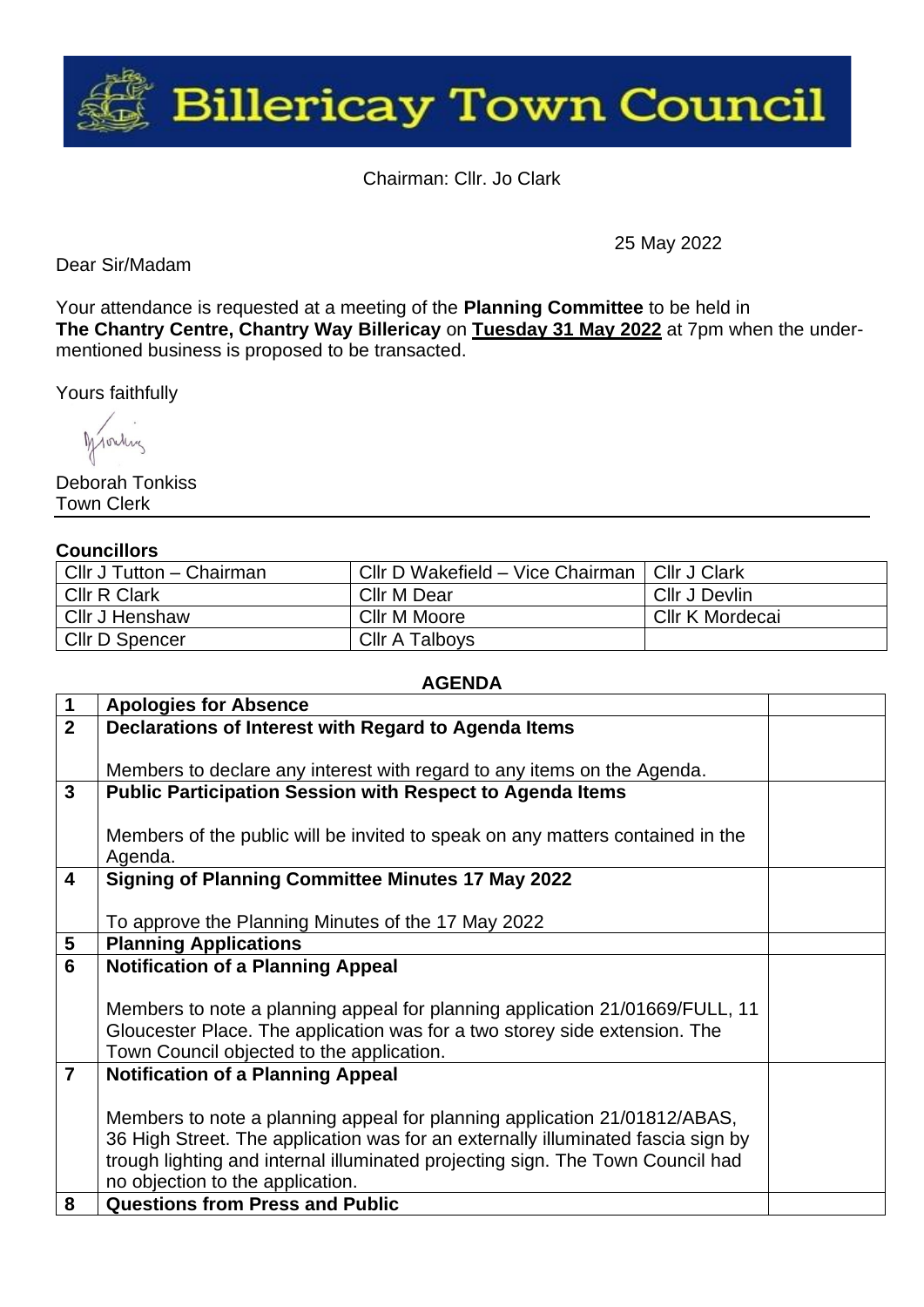## **Agenda Item 5 - Planning Applications**

| 22/00564/FULL | 19 Rosslyn<br>Road                           | Demolition of the existing detached dwelling and<br>garage, with erection of 2 additional two storey<br>detached dwellings with roof accommodation                                                                                               | JH, MM                          |
|---------------|----------------------------------------------|--------------------------------------------------------------------------------------------------------------------------------------------------------------------------------------------------------------------------------------------------|---------------------------------|
| 22/00584/FULL | 8 Upland Road                                | Proposed new grey render to lower half of house                                                                                                                                                                                                  | RC, JD                          |
| 22/00586/FULL | 361<br>Mountnessing<br>Road                  | Proposed part two storey and part first floor rear<br>extension                                                                                                                                                                                  | RC, JD                          |
| 22/00587/FULL | 6 Brightside<br>Close                        | Proposed loft conversion incorporating a hip to<br>gable roof extension, front and rear dormers, roof<br>lights, alterations to existing elevations,<br>conversion of the existing conservatory at rear to<br>form a flat roof rear extension    | RC, JD                          |
| 22/00591/FULL | 30 Carson<br>Road                            | First floor side extension, single storey rear<br>extension and loft conversion incorporating a rear<br>dormer                                                                                                                                   | JC, DS                          |
| 22/00597/FULL | 174 Salesbury<br><b>Drive</b>                | Single storey rear extension and porch to side                                                                                                                                                                                                   | MD, KM,<br>AT, JT,<br><b>DW</b> |
| 22/00598/FULL | 14 Mons<br>Avenue                            | Demolish bungalow and construct new 4 bed, two<br>storey dwelling with parking to front                                                                                                                                                          | MD, KM,<br>AT, JT,<br><b>DW</b> |
| 22/00603/FULL | Mayflower<br>House 128 High<br><b>Street</b> | Application to build an additional floor on<br>Mayflower House and an additional floor on Units<br>5 and 6 The Walk together with creating new<br>office accommodation in the roof space of<br><b>Mayflower House</b>                            | <b>ALL</b>                      |
| 22/00623/FULL | 139 Western<br>Road                          | Revisions to fenestration and materials for<br>planning approval 19/01273/FULL                                                                                                                                                                   | JH, MM                          |
| 22/00624/FULL | 139 Western<br>Road                          | Front wall on boundary with railings over                                                                                                                                                                                                        | JH, MM                          |
| 22/00646/FULL | 52 West Park<br>Avenue                       | Part single and part two storey rear extension,<br>front porch extension and alterations/extension to<br>detached garage at rear                                                                                                                 | JH, MM                          |
| 22/00647/FULL | 59 Cromwell<br>Avenue                        | Proposed two storey side extension                                                                                                                                                                                                               | RC, JD                          |
| 22/00649/FULL | 5 Brathertons<br>Court                       | Proposed change of use of grassed amenity area<br>into the residential curtilage of the property.<br>Erection of 1.8m high weatherboard fencing with<br>concrete posts and gravel boards to enclose<br>grassed area within residential curtilage | RC, JD                          |